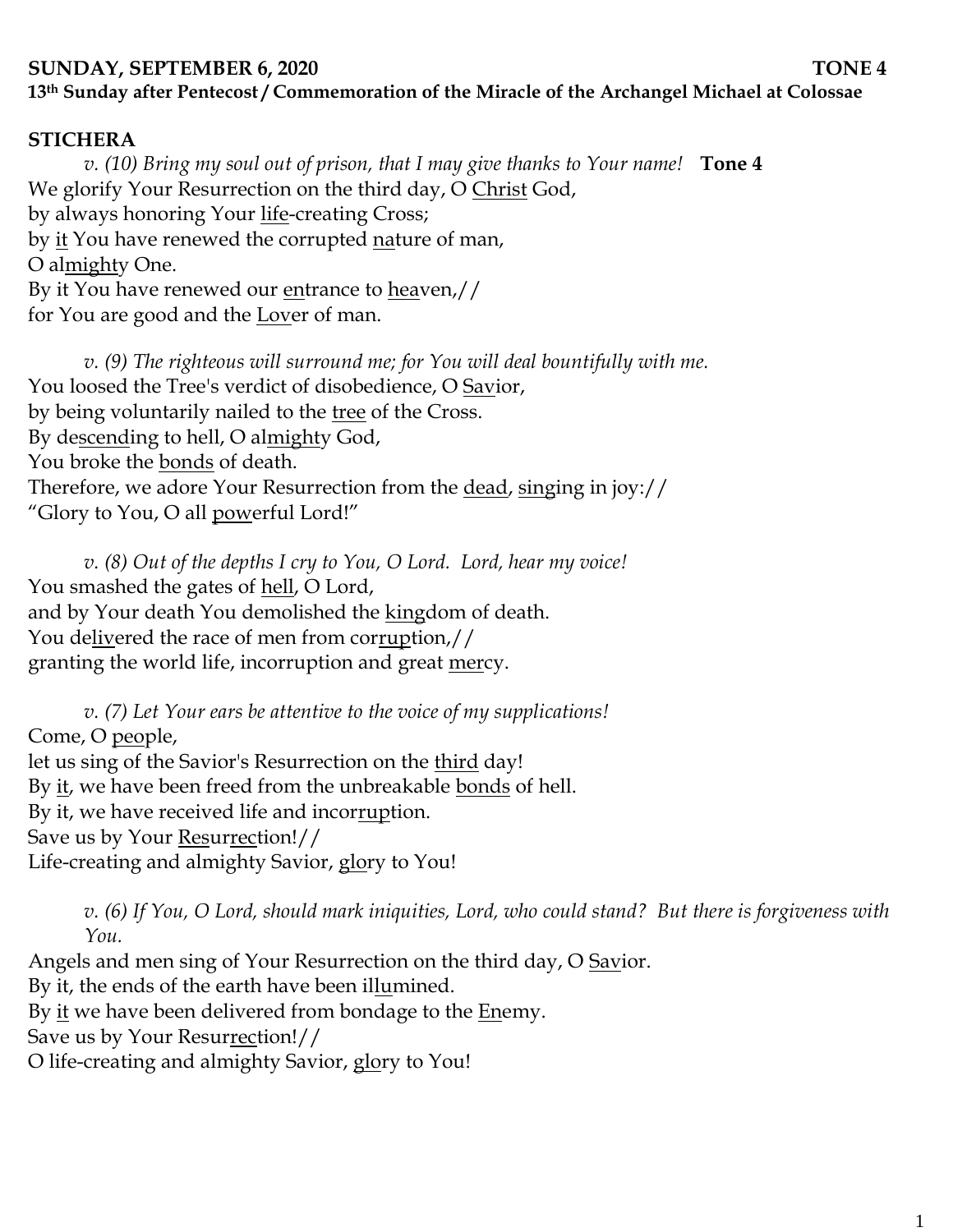*v. (5) For Your name's sake I have waited for You, O Lord, my soul has waited for Your word; my soul has hoped on the Lord.*  You have shattered the gates of brass

and destroyed the chains of death, O Christ God. You have raised the fallen human race.//

O Lord, risen from the dead, glory to You!

*v. (4) From the morning watch until night, from the morning watch, let Israel hope on the Lord!*  **Tone 4** O Michael, the Chief Captain, you have been revealed as the brightest attendant of the triply-radiant Godhead. Together with the heavenly powers you cry out with joy: "Holy are You, O Father, Holy are You, O Word, also without beginning, Holy are You, O Holy Spirit: one glory, one kingdom, one nature, // one Godhead and power!"

*v. (3) For with the Lord there is mercy and with Him is plenteous redemption, and He will deliver Israel from all his iniquities.* O Michael, the Chief Captain, you have been revealed as the brightest attendant of the triply-radiant Godhead. Together with the heavenly powers you cry out with joy: "Holy are You, O Father, Holy are You, O Word, also without beginning,

Holy are You, O Holy Spirit:

one glory, one kingdom, one nature, //

one Godhead and power!"

*v. (2) Praise the Lord, all nations! Praise Him, all peoples!* O Michael, first of Angels, fiery is your appearance and miraculous your beauty! You traverse creation by your immaterial nature, fulfilling the commands of the Creator of all. By your might you are known as powerful,// and you have made your temple, honored by your holy name, a source of healings.

*v. (1) For His mercy is abundant towards us; and the truth of the Lord endures forever.*  O Lord, You make Your angels spirits, as it is written, and Your ministers a flaming fire. You, O Word, have declared Chief Captain Michael as first among the ranks of Your archangels: He submits to Your commands, // and proclaims with fear the thrice-holy hymn to Your glory.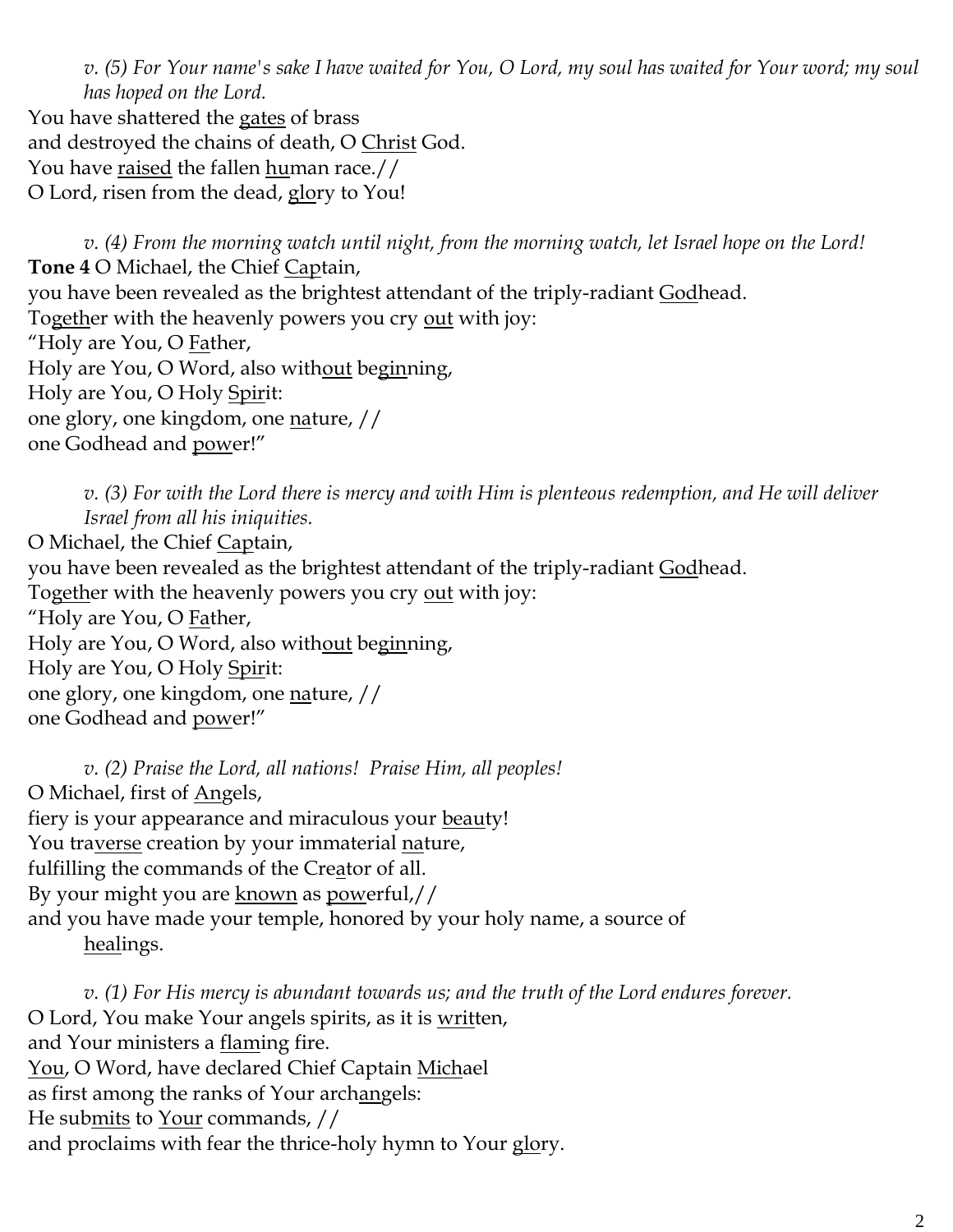*Glory to the Father, and to the Son, and to the Holy Spirit;* **Tone 6** Rejoice with us, O Princes of the angelic Powers, for your leader and our champion, the great Chief Captain, gloriously appearing in his honored temple, sanctifies it! Therefore, rightfully singing praises to him, we cry out: "Save us under the protection of your wings,  $//$ O Michael, the greatest archangel!"

*now and ever, and unto ages of ages. Amen.* **Tone 4** *(Theotokion – Dogmatikon)* The Prophet David was a father of the Lord through you, O Virgin. He foretold in songs the One Who worked wonders in you: "At Your right hand stood the Queen," Your Mother, the mediatrix of life, since God was freely born of <u>her</u> without a <u>fa</u>ther. He wanted to renew His fallen image, made corrupt in passion, so He took the lost sheep upon His shoulder and brought it to His Father, joining it to the heavenly powers.// Christ who has great and rich mercy has saved the world, O Theotokos.

#### **APOSTICHA**

Tone 4 By ascending the Cross, O Lord, You have annulled our ancestral curse. By descending to hell, You have freed the eternal <u>pris</u>oners, granting incorruption to the <u>hu</u>man race.// Therefore in songs we glorify Your life-creating and saving Resurrection.

*v. The Lord is King; He is robed in majesty!*  By hanging upon the tree, O only powerful Lord, You shook all of creation. By being laid in the tomb You have raised those who dwelt in the tombs, granting life and incorruption to the human race.// Therefore in songs we glorify Your rising on the <u>third</u> day.

*v. For He has established the world, so that it shall never be moved.* The lawless people, O Christ, handed You over to Pilate, condemned to be crucified, thus proving themselves ungrateful before their Benefactor. But voluntarily You endured burial, rising by Your own power on the <u>third</u> day as God,// granting us life everlasting and great mercy.